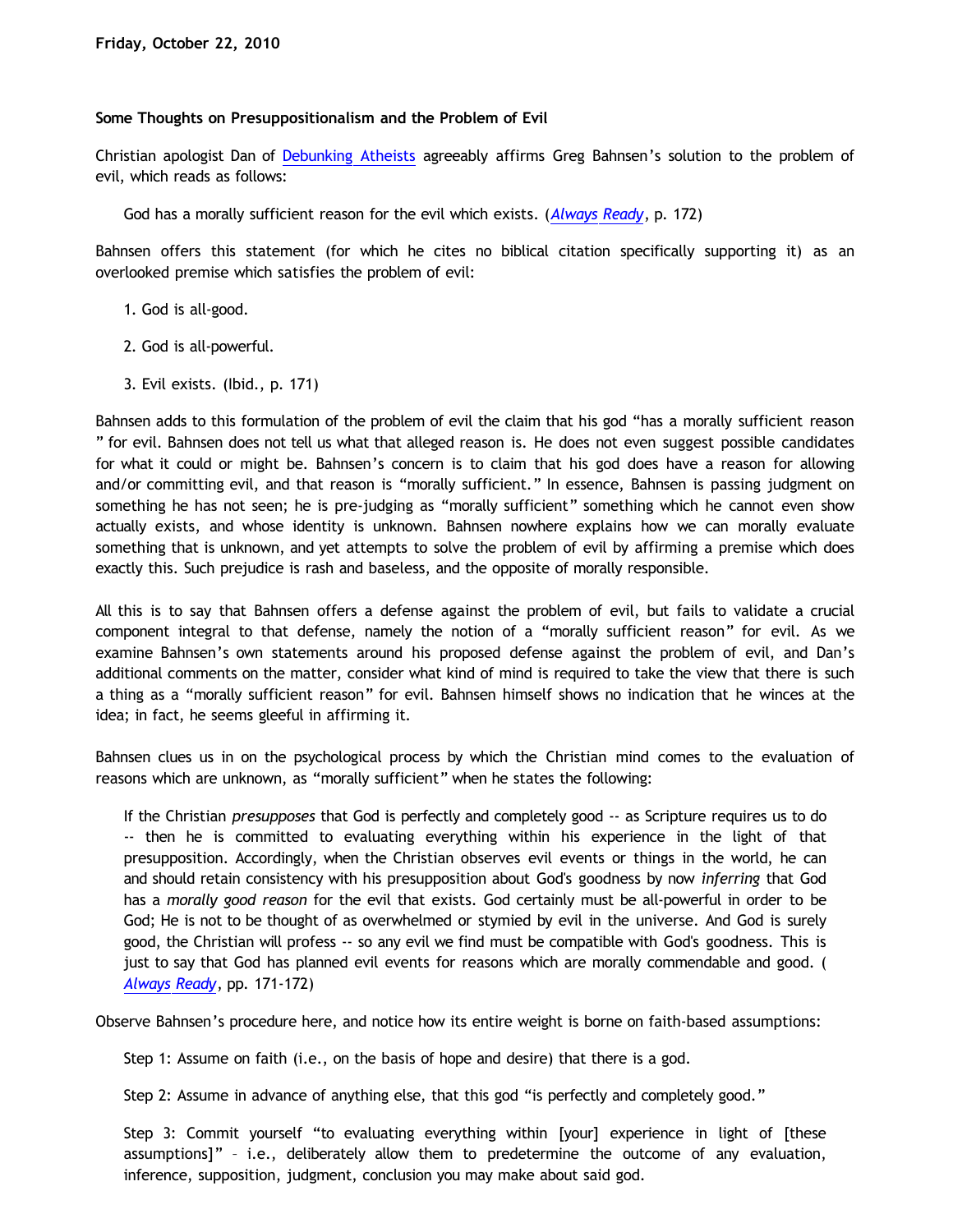Step 4: When you observe evil in the world, "retain consistency with [these assumptions] about God's goodness by now *inferring* that God has a *morally good reason* for the evil that exists."

Step 5: Don't worry about *what* specifically that reason might be; you might never know what it is (in fact, it's preferable that you don't know what it is). Bahnsen himself concedes that he has no idea what this "morally sufficient reason" could possibly be when he writes:

the Bible calls upon us to trust that God has a morally sufficient reason for the evil which can be found in this world, but it does not tell us what that sufficient reason is.

The apologist finds delight in such ignorance, pretending that it indicates some "higher knowledge" to which man has no access. The purpose here is not to establish the claim that the Christian god has a " morally sufficient reason" for evil. Rather, it is simply to assume, on the basis of prior assumptions accepted on faith, that whatever reason said god supposedly has is, sight unseen, a "morally good reason" for evil. Don't even worry about knowing what such a reason *could* be; don't try to hypothesize examples; don't think critically about what you are expected to accept as knowledge. The important thing is not to evaluate specific instances, but to settle in your mind at any cost that whatever reason this god might have for allowing or committing evil, it's a "morally good reason."

Step 6: Rationalize Steps 4 and 5. For example, remind yourself that "God certainly must be all-powerful in order to be God; He is not to be thought of [i.e., imagined] as overwhelmed or stymied by evil in the universe. And God is surely good." Given these assumptions which are affirmed in advance of contemplating anything that might be called evil in the world, pretend to have drawn the conclusion "[therefore] any evil we find must be compatible with God's goodness."

Step 7: Put out of your mind the fact that the very notion of evil being "compatible with God's goodness" is indistinguishable from evil being compatible with the nature of an *evil* god. I.e., suppress genuine moral judgment in order to replace it with morally bankrupt prejudices resting on faith-based assumptions which are to be accepted in advance of any judgment for no good reason whatsoever (for to evaluate a reason as "good" would defy the very procedure under consideration).

Step 8: Having gone through Steps 1 through 7, pretend that you've established as a conclusion to prior reasoning that "God has planned evil events for reasons which are morally commendable and good." Again, do not inquire as to what these reasons might be; what is important is that you *presuppose* that they are "morally commendable and good."

If those reasons are in fact "morally commendable and good," then, by deeming them as such, the apologist is essentially saying everyone should go and do likewise, for they are "morally commendable and good." But what if everyone went around, like the Christian god, allowing and/or committing evil and claiming to have a " morally sufficient reason" for doing so? If this would not be a suitable formula for man's choices and actions, then how can one call the Christian god's supposed "reason" for allowing evil "morally commendable and good "?

In attempting to turn the problem of evil into merely an emotional difficulty as opposed to an actual contradiction, Bahnsen openly admits that he does not know what reason his god might have for allowing or using evil to achieve its ends:

The problem which men have with God when they come face to face with evil in the world is not a logical or philosophical one, but more a psychological one. We can find it emotionally very hard to have faith in God and trust His goodness and power *when we are not given the reason* why bad things happen to us and others. We instinctively think to ourselves, "why did such a terrible thing occur?" Unbelievers internally cry out for an answer to such a question also. But God does not always (indeed, rarely) provide an explanation to human beings for the evil which they experience or observe. "The secret things belong to the Lord our God" (Deuteronomy 29:29). We might not be able to understand God's wise and mysterious ways, even if He told us (cf. Isaiah 55:9). Nevertheless, the fact remains that He has not told us why misery and suffering and injustice are part of His plan for history and for our individual lives. (*[Always Ready](http://www.cmfnow.com/articles/pa105.htm)*, p. 173)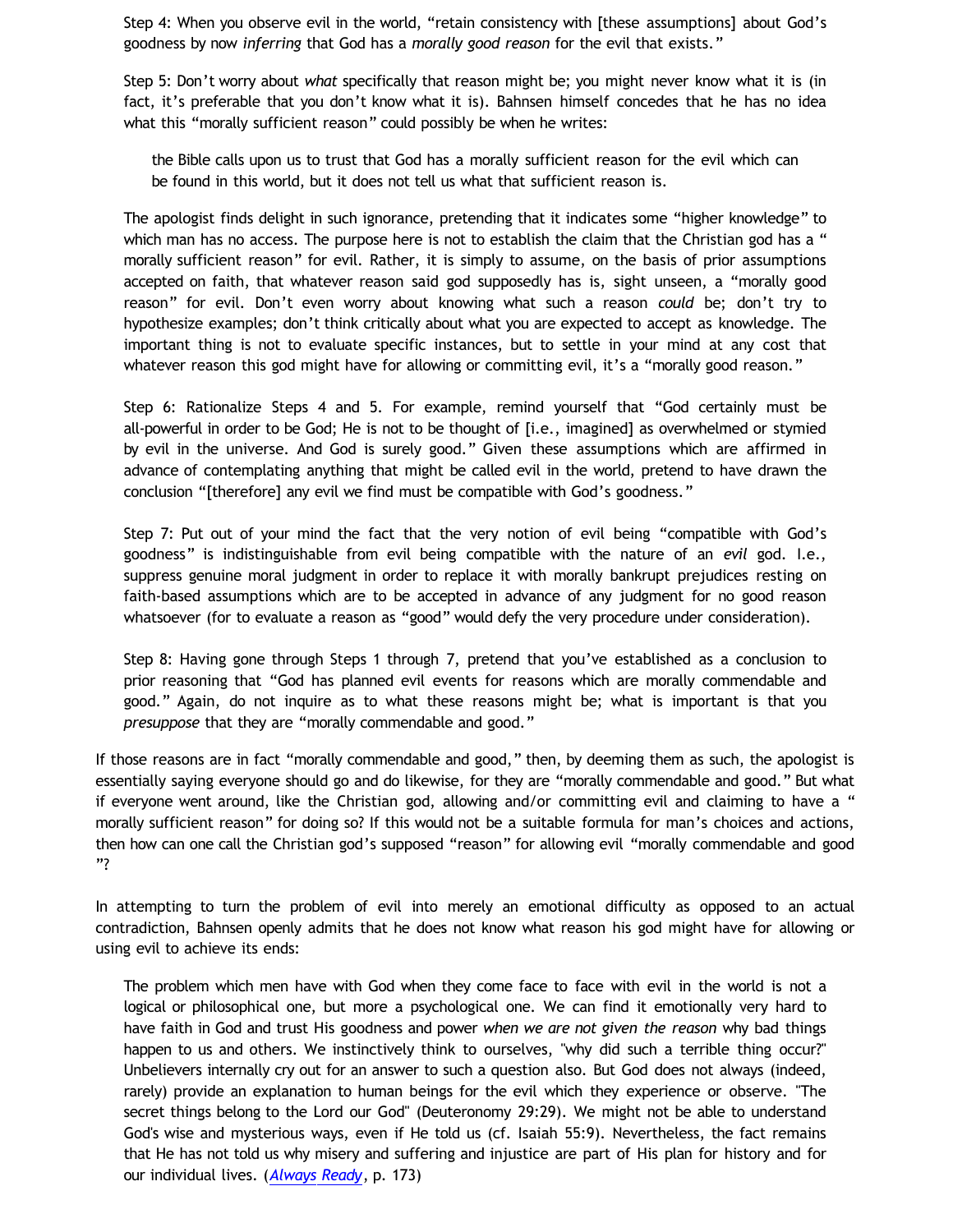I have already written on a broader problem in Christianity, what I call *the problem of imperfection*, in my blog [Was Adam Created Perfect?](http://bahnsenburner.blogspot.com/2009/03/was-adam-created-perfect.html) Bahnsen avoids addressing, even acknowledging, that Christianity is unable to resolve the inherent contradiction in affirming the view that the universe was created by a perfect creator, while imperfections exist in that creation. The problem of evil is essentially a more isolated aspect, or manifestation, of this broader problem, which few apologists ever consider.

In trying to downplay the logical conundrum raised by the problem of evil, Bahnsen proposes a solution which affirms the notion that evil is justifiable if one has a "morally sufficient reason" for it, and, apparently pleased with himself, proceeds to call the persistence of the problem of evil a "psychological" problem rather than a philosophical problem. Bahnsen thus announces that he sees no philosophical problem in affirming the notion that evil is justifiable if one has a supposedly "morally sufficient reason" for it.

He says that the psychological problem of evil arises as a result of not knowing what that reason might be, for not having a suitable answer to the question, "why did such a terrible thing occur?" Bahnsen's claim that whatever reason his god has for allowing or using evil to achieve its ends, it is a "morally sufficient reason," is intended to calm the believer's mind by appeasing the wrong end of the contradiction: by camouflaging evil with the guise of goodness to make it seem acceptable.

Bahnsen complains that "Unbelievers internally cry out for an answer to such a question also," but " unbelievers" are not the ones whose worldview brews such a philosophical quandary in the first place, nor is it the "unbeliever's" worldview which posits the notion of a "morally sufficient reason" for allowing or using evil as the solution to the problem of evil.

In spite of the raging nature of this question, given its mystical premises, Bahnsen reports that "God does not always (indeed, rarely) provide an explanation to human beings for the evil which they experience or observe, " that "He has not told us why misery and suffering and injustice are part of His plan for history and for our individual lives." Bahnsen even suggests that believers "might not be able to understand God's wise and mysterious ways, even if He told us." So Bahnsen acknowledges that he does not know what reason his god might have for using evil to achieve its purposes, and says that he probably wouldn't understand it even if he were to learn of it, and yet he still calls it "morally sufficient." For Bahnsen, the moral is not the understood, but the obeyed. Understanding plays no central role in the Christian conception of morality.

The bottom line for Bahnsen and his worldview, then, is that evil is morally justifiable *so long as one does not disclose his reasons for adopting its use*. Something does not need to be known or understood in order to call it "morally sufficient," and Bahnsen was the type of individual who found this "solution" to the problem of evil satisfying.

Bahnsen does affirm that evil is a serious issue. He writes:

It is important for the Christian to realize –indeed, to insist upon – the reality and serious nature of evil. The subject of evil is not simply an intellectual parlor game, a cavalier matter, a whimsical or relativistic choice of looking a things a certain way. Evil is real. Evil is ugly. ([Ibid.](http://www.cmfnow.com/articles/pa105.htm), p. 164)

But if Bahnsen takes evil so seriously, why then does he offer as his solution to the problem of evil the claim that his god has a "morally sufficient reason" for evil? In giving this as his solution to the problem of evil, Bahnsen is essentially conceding that his god is ultimately responsible for the reality of evil in the world; we have already seen that Bahnsen thinks that "misery and suffering and injustice are part of His plan for history and for our individual lives" (p. 173). And, presumably, since this god is supposedly both omnipotent as well as free, it should be able to achieve its ends and create a universe without evil ever coming into the picture. So the conclusion that the existence of any evil anywhere is ultimately the responsibility of the omnipotent creator which is supposed to have created everything in the first place, seems unavoidable. Indeed, if Bahnsen didn't think his god were responsible for the reality of evil, he wouldn't need to claim that his god has a "morally sufficient reason" for evil. As I pointed out above, Bahnsen does not tell us what "morally sufficient reason" his god supposedly has for the evil that exists in the world; he doesn't even give an example of a reason which he considers "morally sufficient" for allowing or committing evil. Indeed, to do so, Bahnsen would simply be giving us a glimpse into his own views, which he prefers to keep private for obvious reasons. So it comes as no surprise that Bahnsen does not elaborate on this point.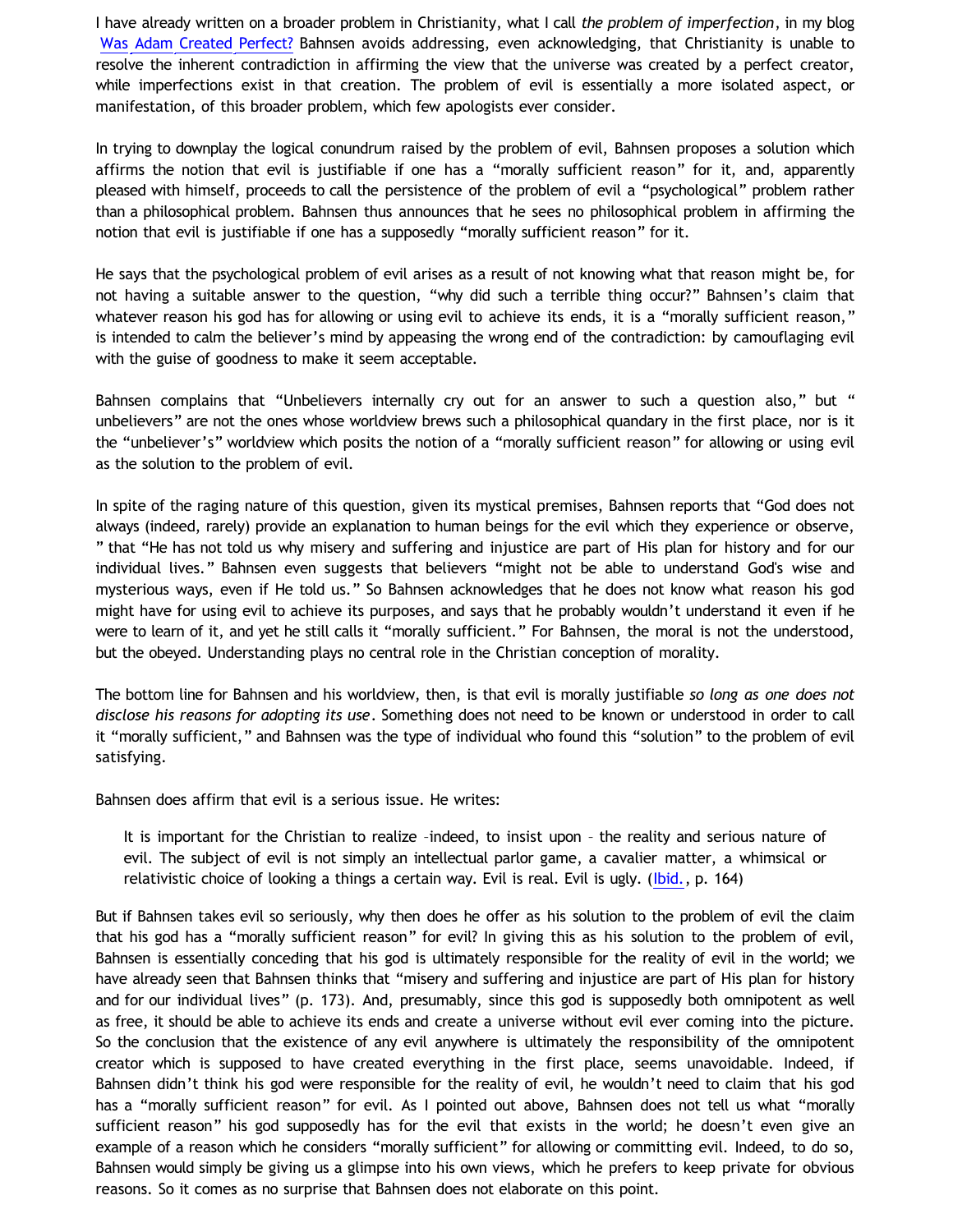Dan writes:

This can't be a discussion as to "God is going to clear up the mess." He will, but that is not an adequately sufficient answer for the non-believers here. The question the Atheists here have is not whether God will 'take care of it' but, why did God allow it? Why is there a mess to begin with? Is God sadistic or impotent?

Actually, the question is more like:

How could a *good* god, which is characterized as a "loving father," *choose* to allow it?

Or, consider the following:

How is a god which allows evil, and/or makes use of evil to achieve its goals, any different from a god that is evil?

If the Christian god is supposed to be "all-good," then presumably any action it chooses to do must originate from good intentions, since all its intentions would supposedly be good. Also, bear in mind that this god is supposedly in control of everything. Presuppositionalists in particular are eager to affirm such a view. Observe:

God controls whatsoever comes to pass. (Cornelius Van Til, *The Defense of the Faith*, p. 160)

God's thoughts make the world what it is and determine what happens – which is why all facts are revelatory of God… (Greg Bahnsen, *Van Til's Apologetic: Readings & Analysis*, p. 243)

God controls all events and outcomes (even those that come about by human choice and activity) and is far more capable and powerful than modern machines. (*Van Til's Apologetic*, p. 489n.43)

So how does the Christian square events and outcomes which are *not* good in nature, with the view that the Christian god, which is supposed to be "all-good" and only "all-good," is in control of everything? Bahnsen's own proposal, that his god has "a morally sufficient reason for the evil which exists," does not reconcile the matter. On the contrary, all it accomplishes is portraying the Christian god on cozy terms with evil. So the problem persists.

## Predictably, Dan writes:

The Atheist are [is] in a real quandary when he tries to argue for the problem of evil, he has to first make a moral judgment that is objectively correct. Objective moral judgments can only be grounded in the transcendent God of Christianity.

## Several points here:

First, Dan misses the internal nature of the critique launched by the problem of evil. The problem of evil points to a state of affairs which is inconsistent with what the Christian worldview would have us believe. Christianity affirms both horns of the conflict, namely that an all-good, omnipotent and omniscient creator created the entire universe and all its contents, even "control[ing] whatsoever comes to pass" within it, and that evil exists in the world. The conflict is thus confined within the Christian worldview.

Contrary to what presuppositionalists typically say, the conflict to which the problem of evil draws our attention is not the non-believer's (alleged) failure to ground moral judgment without reference to the Christian god. On the contrary, since both sides of this conflict are affirmed by Christianity, so the problem obtains regardless of what the non-believer can or cannot do.

This conflict not only destroys the Christian worldview from within, it also has profoundly damning implications for the moral character of those who actively seek to defend it, especially in a manner like Greg Bahnsen. By definition and by virtue of its nature, an all-good being would not willfully use evil to achieve its ends: its all-good nature would preclude any willingness complicit with evil. Consequently, a being which does make use of evil to achieve its ends cannot rightly be called "all-good." But this is what Christianity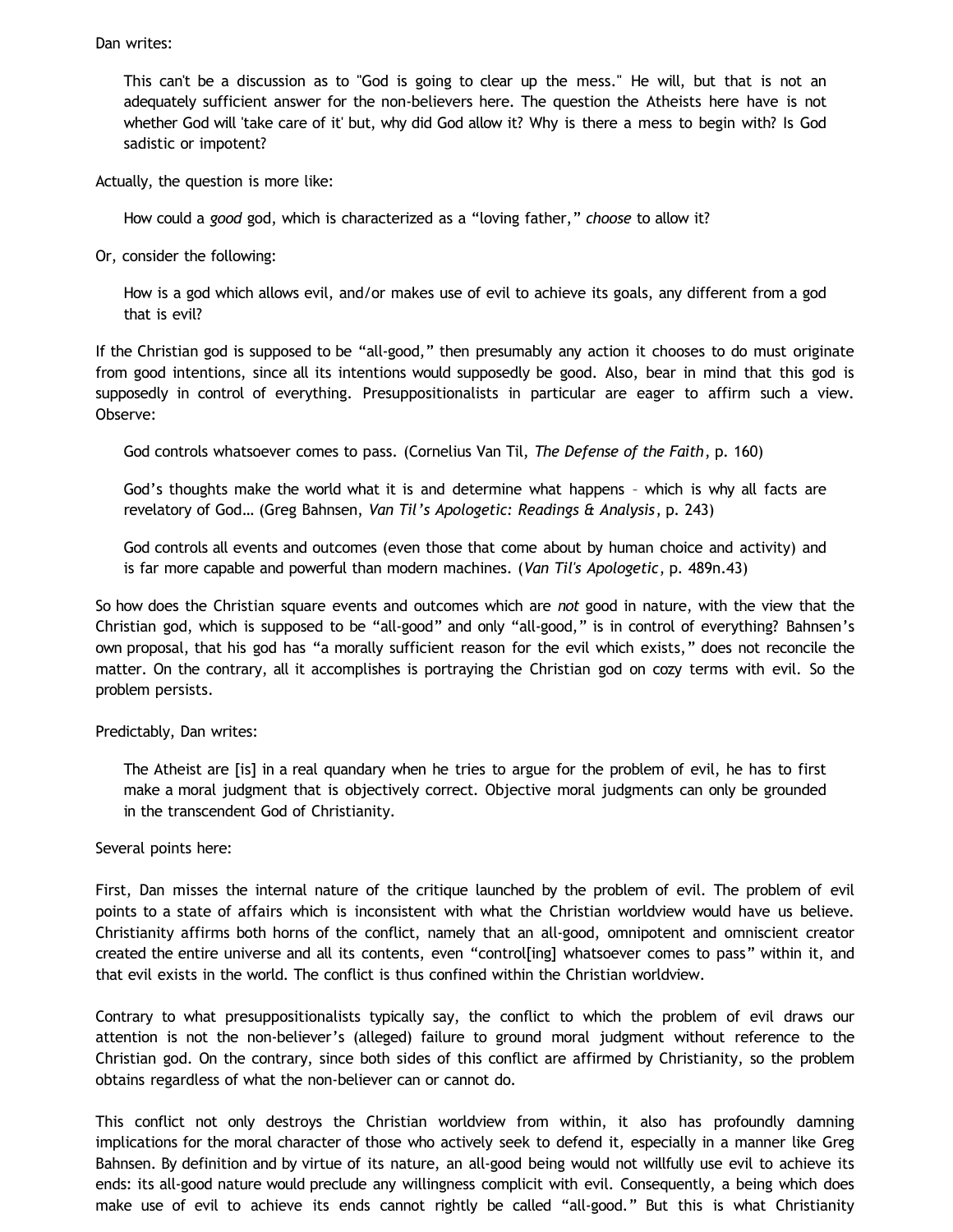essentially teaches in this respect: that its god is all-good, but also that its creation contains evil, and the " all-good" god is ultimately responsible for the evil. The task of the apologist is to reconcile these teachings without contradiction. But the contradiction cannot be reconciled without compromising either side of the conflict, even if the believer wants to say that his god has a "morally sufficient reason" for the evil it uses to accomplish its ends. Indeed, the very notion of a "morally sufficient reason" to allow or make use of evil is a contradiction in terms: that which is morally sufficient abstains absolutely from evil. Is there such a reason as a "morally sufficient reason" to commit murder? Is there such a thing as a "morally sufficient reason" to rape children? Is there such a thing as a "morally sufficient reason" to burglarize a house? Is there such a thing as a "morally sufficient reason" to evade relevant facts in one's reasoning? These are questions for the Christian who affirms the notion of a "morally sufficient reason" for allowing or committing evil to consider.

Second, Dan incorrectly assumes (most likely because he *wants* it to be the case) that "objective moral judgments can only be grounded in the transcendent God of Christianity." He does not establish this claim; no apologist really does. Apologists love to repeat this kind of claim, but it is typically accepted by believers on faith: they *want* it to be true, and on the basis of this desire, they affirm it as if it were true. A dead give-away here is the use of the concept 'objective' in qualifying "moral judgments," a concept that is anathema to the Christian worldview (see [here\)](http://bahnsenburner.blogspot.com/2010/02/how-theism-violates-primacy-of.html).

We've already seen that the Christian worldview is opposed to moral judgment as such. Actions which are *chosen* by a volitional agent are always subject to moral evaluation. But Christians have imperatively insisted that no one has the right to judge their god's chosen actions. Even this insistence, however, is at odds with what Christians like Greg Bahnsen urge us to swallow: they tell us that their god and all its actions are *good*, which is a moral evaluation. And yet we've been denied the right to make any moral evaluations. In fact, we' re told that we have no basis to make moral evaluations to begin with.

Now the apologist speaks of "*objective* moral judgments." But does he understand what objectivity is? His claim that "objective moral judgments can only be grounded in the transcendent God of Christianity." In other words, in the apologist's view, objective moral judgments are not grounded in *reason*. The presuppositionalist literature in fact confirms this analysis. Bahnsen explains the presuppositionalist understanding of objectivity as follows:

For Van Til, objectivity in the Christian worldview is not a matter of having *no* presuppositions (and letting a pretended neutral reason find the pretended external truth, which is actually organized by the subjective mind of man), but a matter of having the *right* presuppositions – that is, having the divine point of view gained through revelation. (*Van Til's Apologetic: Readings & Analysis*, p. 286)

So clearly, for the presuppositionalist, reason has nothing to do with objectivity. If it did, why wouldn't Bahnsen make mention of this when he gives the Christian "understanding" of objectivity?

Moreover, the presuppositionalist conception of objectivity does not rule out the view that wishing makes it so. On the basis of the Christian worldview, wishing does make it so, especially if the wisher is the Christian god (see [here\)](http://bahnsenburner.blogspot.com/2006/12/wishing-and-christian-deity.html). Think of it: a conception of objectivity which allows wishing to make it so!

This is how the Christian worldview divorces "objectivity" from reason: by underwriting its conception of objectivity with the primacy of consciousness, and doing away with reason in epistemology. It manifests itself by accepting an enormous sum of mystical premises as "truth" which are said to be "divinely revealed" and are consulted as the ultimate guide to understanding the world. It should be obvious that one can easily claim to "know" anything by an appeal to "revelation," especially when it comes to "knowledge" of "the supernatural" and "duties" which men are supposed to adopt and follow. So the appeal to divine revelation offers absolutely zero safeguards for ensuring genuine objectivity in one's identifications and conclusions.

Of course, apologist Dan does not anticipate this objection, for not only does he take it for granted that reason has nothing to do with moral judgment (he voices no concern over the absence of reason's mention in the presuppositionalist script), he expects his claim that moral judgments need the Christian god in order to be objective, to be accepted on faith (i.e., on the *wish* that it be true), essentially on his own say so. He gives no argument, so he does not even present this claim as a conclusion to prior reasoning. It's a stipulation, not a conclusion, not a discovery one makes by applying reason to the world.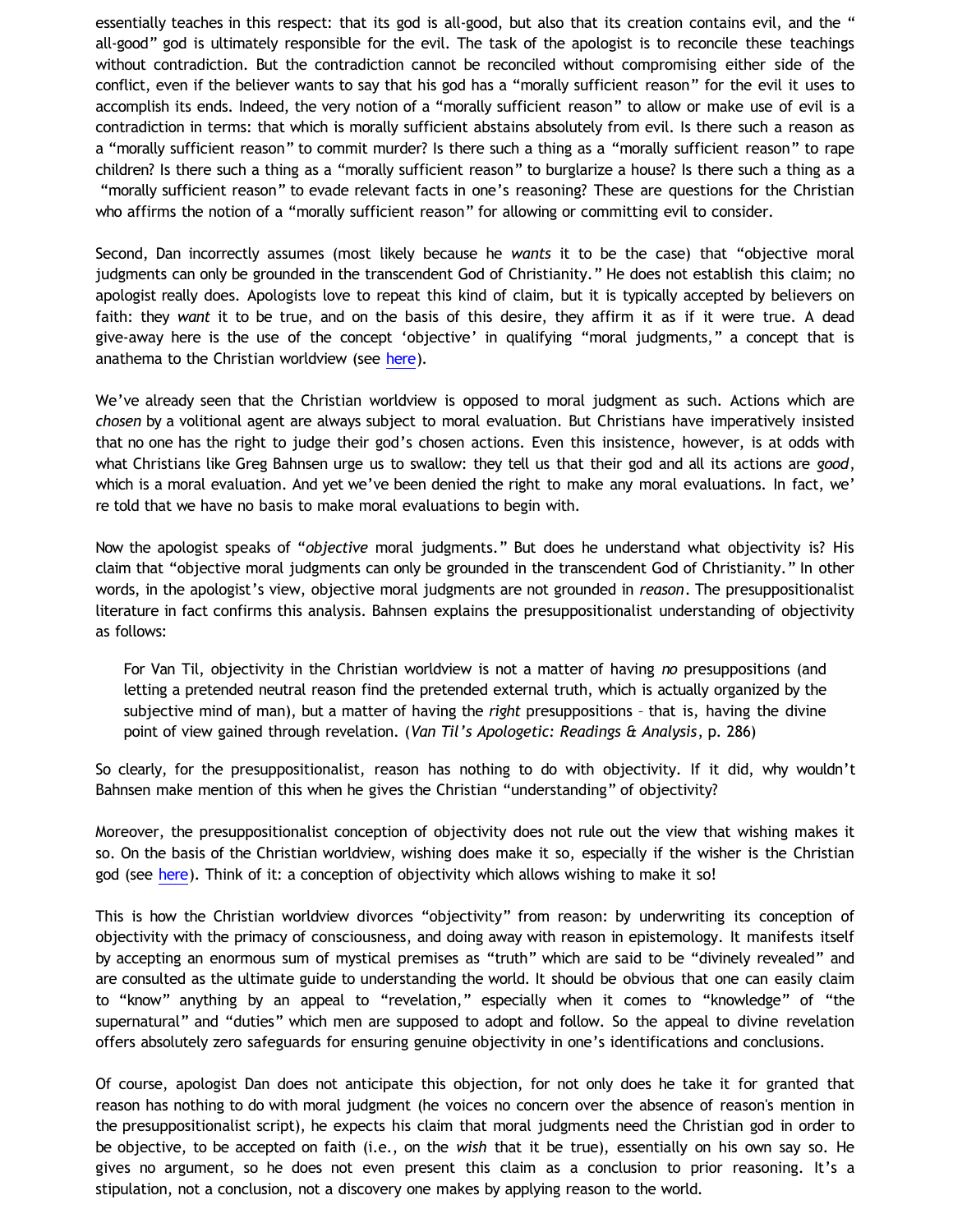But perhaps I'm hasty in assuming that Dan means the same thing as Van Til does with the word "objective." In that case, what could he possibly mean by "objective"? He uses this term as if its meaning were self-apparent. But going by what I understand by the concept 'objective', his claim that objective moral judgments need to be grounded in the Christian god is clearly false. This is because objectivity is essentially the methodical application of the primacy of existence to knowledge, while Christianity is fundamentally opposed to the primacy of existence (see [here\)](http://bahnsenburner.blogspot.com/2010/02/how-theism-violates-primacy-of.html). Consequently, the apologist is using a concept (the concept ' objectivity') while ignoring its genetic roots (the primacy of existence) by underwriting it with a worldview which explicitly denies its roots (i.e., Christianity). In other words, we have here an instance of [the fallacy of](http://bahnsenburner.blogspot.com/2008/06/stolen-concepts-and-intellectual.html) [the stolen concept.](http://bahnsenburner.blogspot.com/2008/06/stolen-concepts-and-intellectual.html)

Dan writes:

The Atheist cannot logically generate the problem of evil.

What Dan means here is that, by virtue of his atheism, an atheist has no rational basis for moral concepts (like 'good' and 'evil') that is consistent with his non-belief in the Christian god. Of course this overlooks the internal nature of the problem of evil. As I pointed out above, the problem of evil is a problem within Christianity regardless of what any particular atheist can or cannot do.

Additionally, notice that Dan nowhere establishes this claim by means of *proof*. He simply asserts it, apparently expecting everyone to accept it on faith. After all, that's how he accepted it. Accepting a claim on faith essentially means supposing it is true because you *want* it to be true. Dan *wants* this claim to be true, so he pretends that it is true. In this very sense, faith is a *pretense*.

Dan write:

Its not a problem for the believer

What Dan is really saying (without the courage to come out and say it plainly), is that the believer doesn't have a problem *with* evil. He's already conceded that, according to Christianity, his god has a cozy relationship with evil since it uses evil to achieve its purposes. Dan does not explain how this can be morally good, and apparently doesn't see any need to. Indeed, he doesn't see any need to explain this because he ultimately doesn't care.

Like any believer, Dan's concern is to be an obedient worshiper who disallows himself the freedom to judge his god as anything other than a "good" god. But by doing so, he destroys the meaning of the very concept ' good'. Since his god is on friendly terms with evil, it is a god which deliberately chooses *not* to take an uncompromising stance against evil. So just by worshiping such a god and calling it "good," the believer concedes by his own actions that he has no problem *with* evil. Just as the god he worships, the believer is ultimately *indifferent* to evil, because he's ultimately indifferent to values, and this is because he is ultimately indifferent to life on earth. So logically, while the believer has no problem with *evil*, he has an insurmountable problem with *good*.

What should be noted here, however, is that even the believer himself is not consistent with the logical implications of his worldview's stated position on its god and evil in the world. On the contrary, the believer routinely acts as if his own values were important. In other words, his own actions defy the moral ambivalence inherent in his theism.

Dan writes:

but it is, ironically, the problem for the unbeliever.

Not the *Christian* problem of evil. The atheist does not posit an "all-good," "all-knowing" and "all-powerful" god which uses evil to achieve its own ends. That's the problem of evil. This is a problem for the Christian worldview. As we have seen, the Christian's "solution" to this is essentially to wipe out all rational meaning from the concept 'good' in order to justify his belief in a god which deliberately uses evil to achieve its ends. Notice that even when Dan repeats Bahnsen's claim that the Christian god "has a morally sufficient reason"